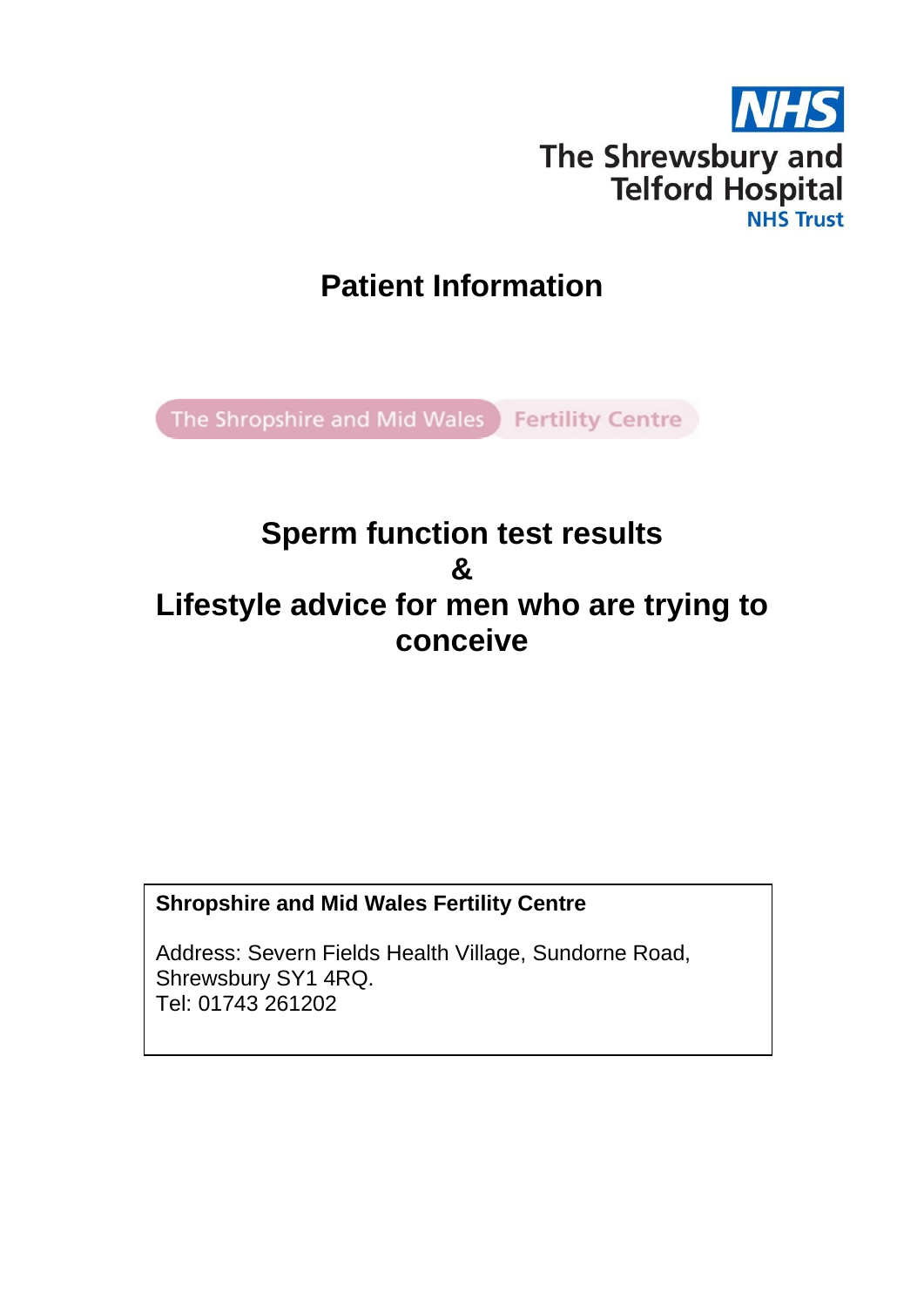# **SPERM FUNCTION TEST RESULTS**

#### **Introduction**

Sperm function tests are used to check male fertility. The results can vary considerably and so, to try to give an accurate assessment, you are asked not to ejaculate (produce a sample either through intercourse or masturbation) for 3 to 5 days before producing your sample for analysis.

It takes sperm 3 months to mature, sometimes things can happen during that time that can damage sperm production for up to 12 weeks. Examples of these "adverse factors" are detailed in the section below entitled "Why might my sperm test be abnormal?"

#### **What is measured in a routine sperm function test?**

- 1. **Semen Volume**: The semen volume is the amount of fluid produced, measured in millilitres (ml).The normal range is 1.5 to 5 ml. Lower volumes can occur if part of the specimen misses the collection pot, or in certain disorders of the "accessory" sexual glands i.e. prostate gland and seminal vesicles. Increased volume may occur with current or previous infection of the prostate gland.
- 2. **Sperm density**: This is how many sperm are present in the semen sample. The normal level is at least 15 million per millilitre of semen with a total of 40 million in the whole semen sample.
- 3. **Sperm motility**: This is a measure of how well the sperm "swim". The best sperm are progressively motile (forward moving) and a normal result is at least 32% progressively motile sperm in the semen sample.
- 4. **Sperm morphology**: Morphology is the physical appearance of the sperm (what they look like). A normal sperm sample has at least 4% normal forms If less than 4% of sperm in the sample are normal it is said to have "poor morphology" and this may indicate a problem.
- 5. **Inflammatory cells (White blood cells):** A high number of white blood cells in the semen sample suggests there may be some inflammation within the male sexual organs, which may (or may not) be caused by an infection. If high numbers of inflammatory cells are seen, your sample may be sent to another laboratory to see if there are bacteria in the sample and you may be given an antibiotic. A second antibiotic may be required if the inflammatory cells are still there in a second test. Please note though that for most patients with high numbers of white blood cells this is not necessary.
- 6. **Agglutination**: Sometimes sperm agglutinate (stick together) so they cannot swim in the usual way. Up to 5% agglutination may be seen in a normal sample. More than 5% agglutination is abnormal and can occur for a number of reasons including inflammation, the presence of anti-sperm antibodies, infection or injury of the male sexual organs and after surgery, particularly vasectomy.
- 7. **Blood in the semen**: This is nearly always abnormal and usually requires a referral to a Urologist (a doctor specialising the genito-urinary system). You should inform the clinic if you cut or damage your penis when producing a sample.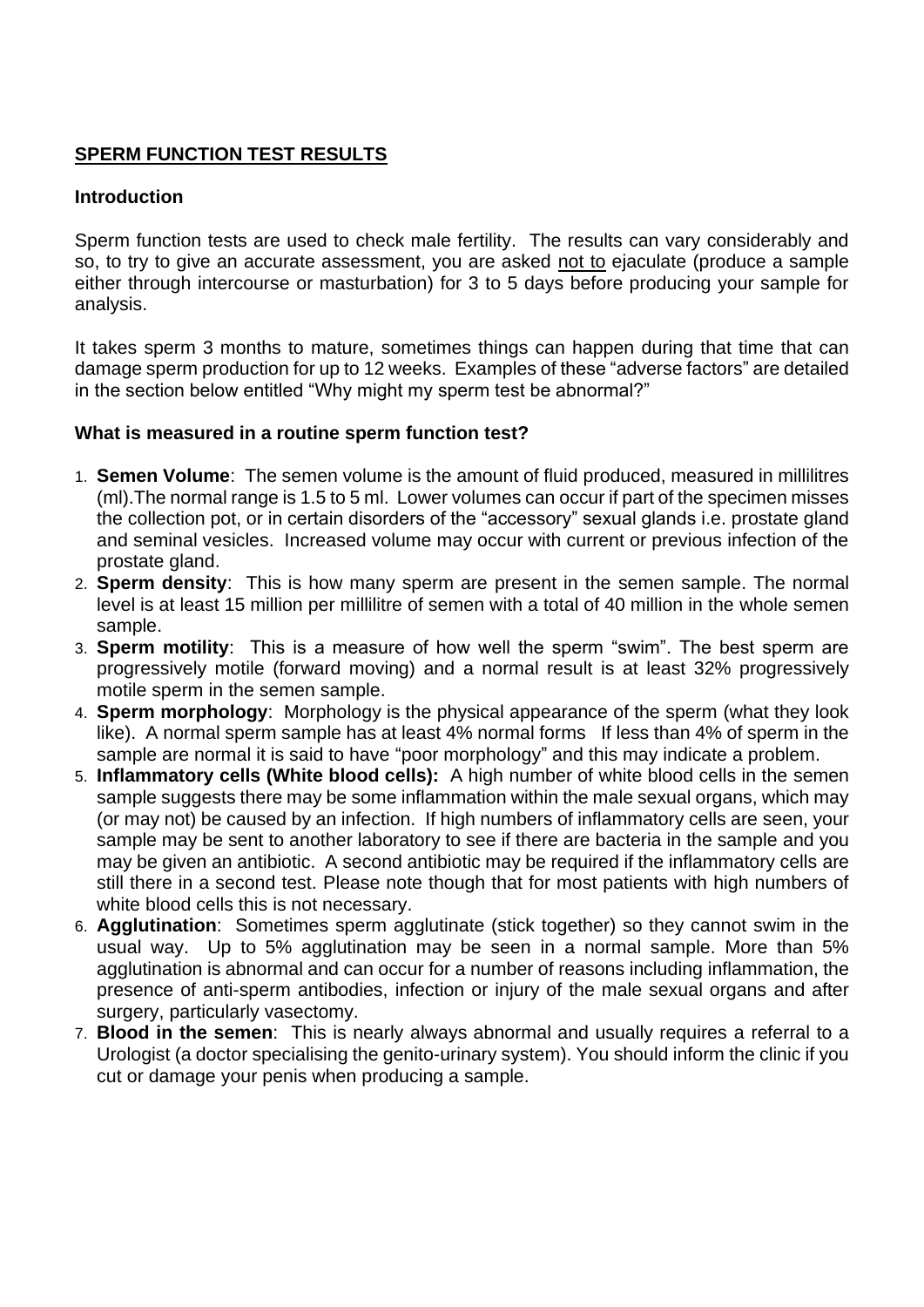## **Why might my sperm test be abnormal?**

All men produce abnormal semen samples at some point in their lives. Temporary factors that can lead to abnormal results are:

- 1. Too long or too short abstinence from ejaculation prior to the test. We ask you **not** to ejaculate for 3 to 5 days (no less than 3 days and no more than 5 days of abstinence) before producing your sample.
- 2. Stress.
- 3. Any illness, infection, injury or operation, but especially those involving the male sexual organs, and a high temperature. Even a heavy cold or "flu" can affect sperm function for up to 10 weeks.
- 4. Wearing tight underwear, sitting or driving for long periods (2 hours or more) or long exposure to hot environments
- 5. Exposure to chemicals, e.g. those who work in industry or farming
- 6. Recreational drug use including alcohol, tobacco or cannabis
- 7. Pharmaceutical drugs, especially drugs used in cancer treatment, some antacids e.g. Tagamet and some blood pressure drugs e.g. Propranolol
- 8. Diet: The normal western diet is high in carbohydrate and fat and low in certain important elements, such as zinc and selenium
- 9. "Normal" variation: because of this, repeat tests may be 8 weeks apart.
- 10. Unexplained Frequently there is no obvious cause found for abnormal sperm function tests.

# **What can I do if I have had an abnormal sperm function test or 2 very different tests?**

This may be just a normal variation and so you should wait for the next test. However, you should try to lead as healthy a lifestyle as possible in the weeks leading up to the next test and while trying to conceive. Any change in lifestyle or diet can take 10-12 weeks to show an improvement in sperm function.

### **Lifestyle advice for all men trying to conceive**

Sperm take 8-10 weeks to mature and any "adverse events" that happen in that time may affect the sperm production for up to 3 months. For example, illness, injury, surgery, medication or recreational drugs or excessive alcohol,

Any improvement in lifestyle can take 8-10 weeks to produce an improvement in sperm function tests and the ability of the sperm to fertilise an egg.

# **Recommended Lifestyle Measures**

- 1. Healthy diet, high in green vegetables, fruit and nuts
- 2. Stop smoking and avoid smoky atmospheres (i.e. passive smoking).
- 3. Reduce alcohol to less than 5 units a week, spread across the week. Preferably do not drink alcohol at all..
- 4. Do not take recreational drugs
- 5. Reduce or eliminate caffeine intake e.g. coffee, tea, cola and energy drinks. Caffeine has been associated with reduced pregnancy rates in IVF.
- 6. Wear loose boxer-style underwear and avoid hot baths and hot environments such as saunas and steam rooms.
- 7. Avoid sitting/driving for long periods. Try to take hourly breaks 2 hours of driving heats the scrotum (and testicles) by  $2^{\circ}$ C.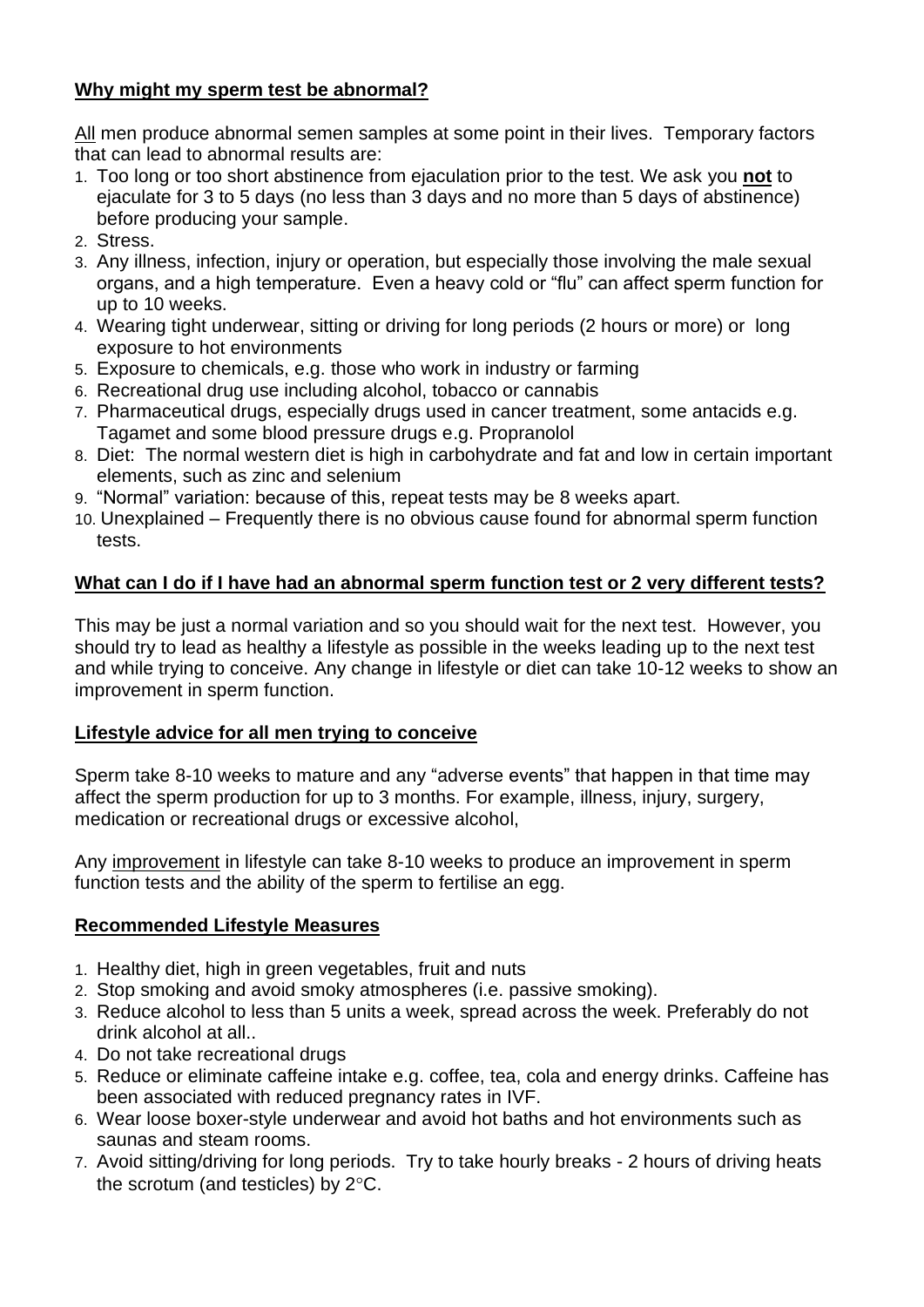- 8. Take vitamin C (up to 1000mg daily), vitamins A&E, zinc and selenium (recommended daily allowance)
- 9. Avoid inhaling, or direct contact with noxious chemicals, e.g. organic solvents and organophosphate pesticides. You may need to wear a mask or protective gloves.
- 10. Try to reduce stress: A consultation with the fertility counsellor may be beneficial to develop stress reducing strategies.
- 11. Mention to your GP, Fertility Doctor, Scientist or Nurse, any pharmaceutical drugs you are taking - they may affect sperm function.

#### **What can I do if all or most of the sperm function tests are abnormal?**

Provided there are some sperm, a spontaneous pregnancy is possible -although the fewer sperm in the sample and the lower the overall quality, the lower the chance of pregnancy. You should lead as healthy a lifestyle as possible and further sperm tests may be requested to determine if there is improvement.

Occasionally, other investigations may be required, including:

- A scrotal ultrasound, if a varicose vein is suspected
- a semen sample for culture, if inflammatory cells are seen
- a sperm antibody test, if there is "agglutination" of sperm
- blood tests for hormones and chromosomes when there are very few, or no sperm in the semen

If you have any further questions please conatct the fertility department (details overleaf).